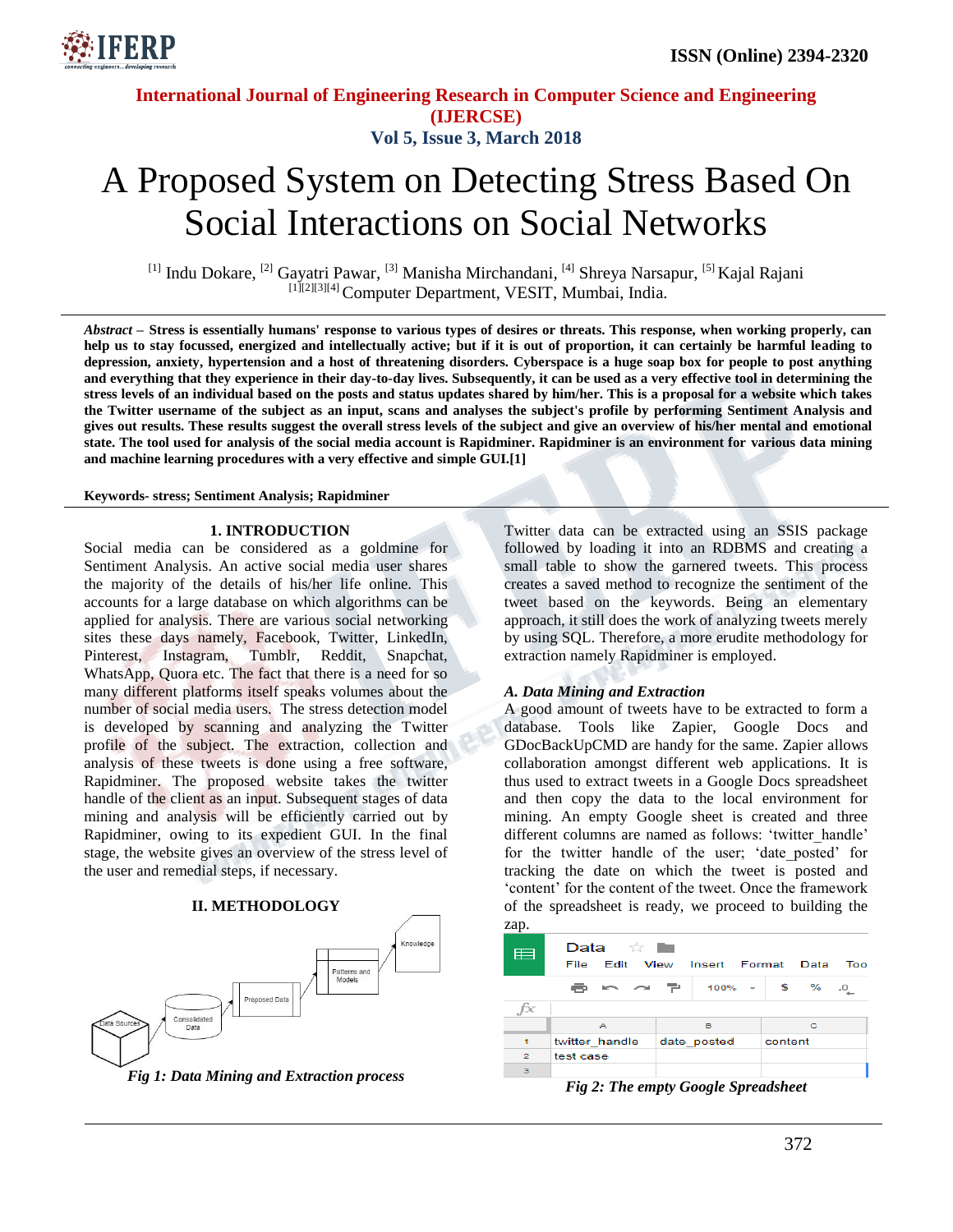

## **International Journal of Engineering Research in Computer Science and Engineering (IJERCSE) Vol 5, Issue 2, March 2018**

ERT

Creating a Zap is a simple process, it just involves drag and drop with Twitter being the source and Google Docs the target. The contents of the spreadsheet are then mapped to the actual contents on Twitter. After saving the tweets using the GDocBackUp facility (a local copy of the tweets saved to our machine), an SSIS package helps us populate this database.

 The next step is to analyse the data for its sentiment, viz. whether the data is to be termed as positive or negative. Following tools have to be used for the same: Rapidminer, two distinct data sets which contain already classified tweets, Microsoft SQL Server. Two distinct tables have to be created which will contain the data. One of them (Table\_1) will possess the already analysed data i.e. the reference data while the other table (Table\_2) will have the data which is yet to be analysed. The reference tweets will be saved under Table\_1 and the tweets that are mined for analysis will be saved under Table\_2. Further, cleansing of the data has to be performed as there are many tweets in which people use unnecessary ASCII characters and URLs which are garbage values when it comes to sentiment analysis. This is done by writing an SQL code, in which we create a string splitting function to remove the unnecessary and unwanted characters. On invoking this function, we will be able to remove unwanted characters, reseed identity columns and delete empty SQL records.

Once the data is cleansed, we develop the Rapidminer model.

## **III. WORKING OF THE SYSTEM**

To ensure that the system reaches out to a maximum number of users, a website has been proposed. The website basically takes the users Twitter account details as an input and gives out the stress level of the user as an output. These details will be private to the user and the admin of the website.

The website will have two user types: Admin and Client. Doctors and administrators of the website will operate under the user type Admin. All the users of the system will be under the type Client. Certain functionalities will be different for the two types of users. If the admin logs in to the website, he/she will have access to all the requests made by the Clients. Apart from this, he will also be able to view different feedbacks given by the users and will be able to look after the overall working of the website and will monitor the same. The admin will also have

provisions to answer personalized queries forwarded to them by users.

The user type client will have comparatively less functionalities. The first step will be creating an account on the website and logging in. The clients will enter their Twitter handles as an input, after will they will be given a few choices including the form in which they would like their stress level to be shown (pie chart, graph, histogram, bar chart) and the number of days for which the stress has to be calculated. Once these details are entered, the stress level of the user will be calculated and displayed and reactive measures, if necessary, will be provided.

On the client side, there will be a request form which will be generated.

| <b>Create Request Form</b>                                           |  |
|----------------------------------------------------------------------|--|
| *Twitter id:<br><b>Enter the Twitter id</b>                          |  |
| *Password:<br><b>Enter Password</b>                                  |  |
| Name:<br><b>Enter the name</b>                                       |  |
| *Email:<br>example@domain.com                                        |  |
| *Select Duration for stress detection:<br>(Please select duration) ▼ |  |
| *Select results options:<br>(Please select duration) ▼               |  |
| Submit                                                               |  |
|                                                                      |  |

*Fig 3: Request form for the client*

Rapidminer will be integrated with the website and the results obtain by the Rapidminer tool are the ones which would be displayed on the website. The Rapidminer model, which is generated, will have workflow as follows:



*Fig 4(a): Process followed by the Rapidminer tool*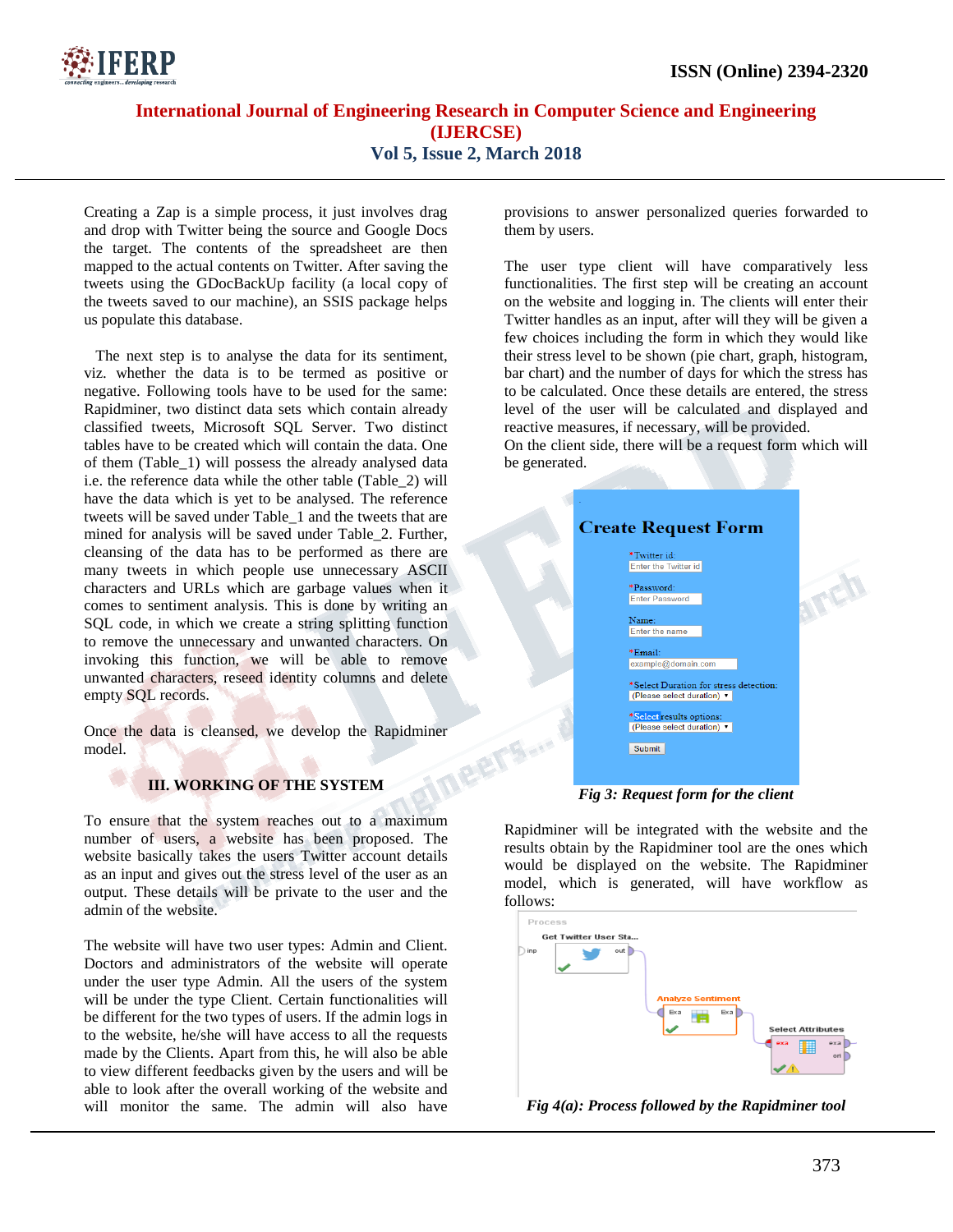

## **International Journal of Engineering Research in Computer Science and Engineering (IJERCSE) Vol 5, Issue 2, March 2018**



*Fig 4(b): Process followed by the Rapidminer tool*

#### **IV. EXPECTED RESULTS**

The results which will be displayed to the client after analysis of the tweets are as follows:

| Id                                | polarity | subjectivity | <b>Created-At</b> |  |  |
|-----------------------------------|----------|--------------|-------------------|--|--|
| 9679730870                        | neutral  | subjective   | Feb 26, 2018      |  |  |
| 9679681173                        | negative | subjective   | Feb 26, 2018      |  |  |
| 9678045482                        | neutral  | objective    | Feb 25, 2018      |  |  |
| 9678038564                        | neutral  | objective    | Feb 25, 2018      |  |  |
| 9677744335                        | positive | subjective   | Feb 25, 2018      |  |  |
| Fig 5: The polarity of the tweets |          |              |                   |  |  |



*Fig 6: Bar graph output of tweets segregated by polarity*



*Fig 7: Pie chart output of tweets segregated by polarity*

#### **V.ADVANTAGES AND DISADVANTAGES**

#### *A.Advantages:*

The system provides easy stress detection based on very little input by the user, while also being non-invasive in nature. The system will also help in detection of victims of cybercrime; e.g.: the recent Blue Whale Game fiasco. Sometimes, people find it difficult to open up to even those closest to them. In such cases, a website would be a simple solution to their problems.

#### *B. Disadvantages:*

-15

The user should possess a Twitter account and be an active user of the same; otherwise the results obtained by the system would be inaccurate. Moreover, the application is not reliable in cases of very critical subjects.

#### **VI. CONCLUSION**

 In today"s world, where mainly the youth and almost all of the population is suffering from surmounting stress, be it because of peer pressure, work load or other domestic tensions; it is very crucial to have a reality check about how stressed a person really is.

It is because of this reason that timely detection and prevention of stress is a dire need. We have come up with this project which assists people in scrutinizing the problem of stress.

This project will be very beneficial for those who are not so comfortable in opening up about their problems to others. It will help these people get a reality check and may prompt them to reach out and get medical help, just based on their social interactions.